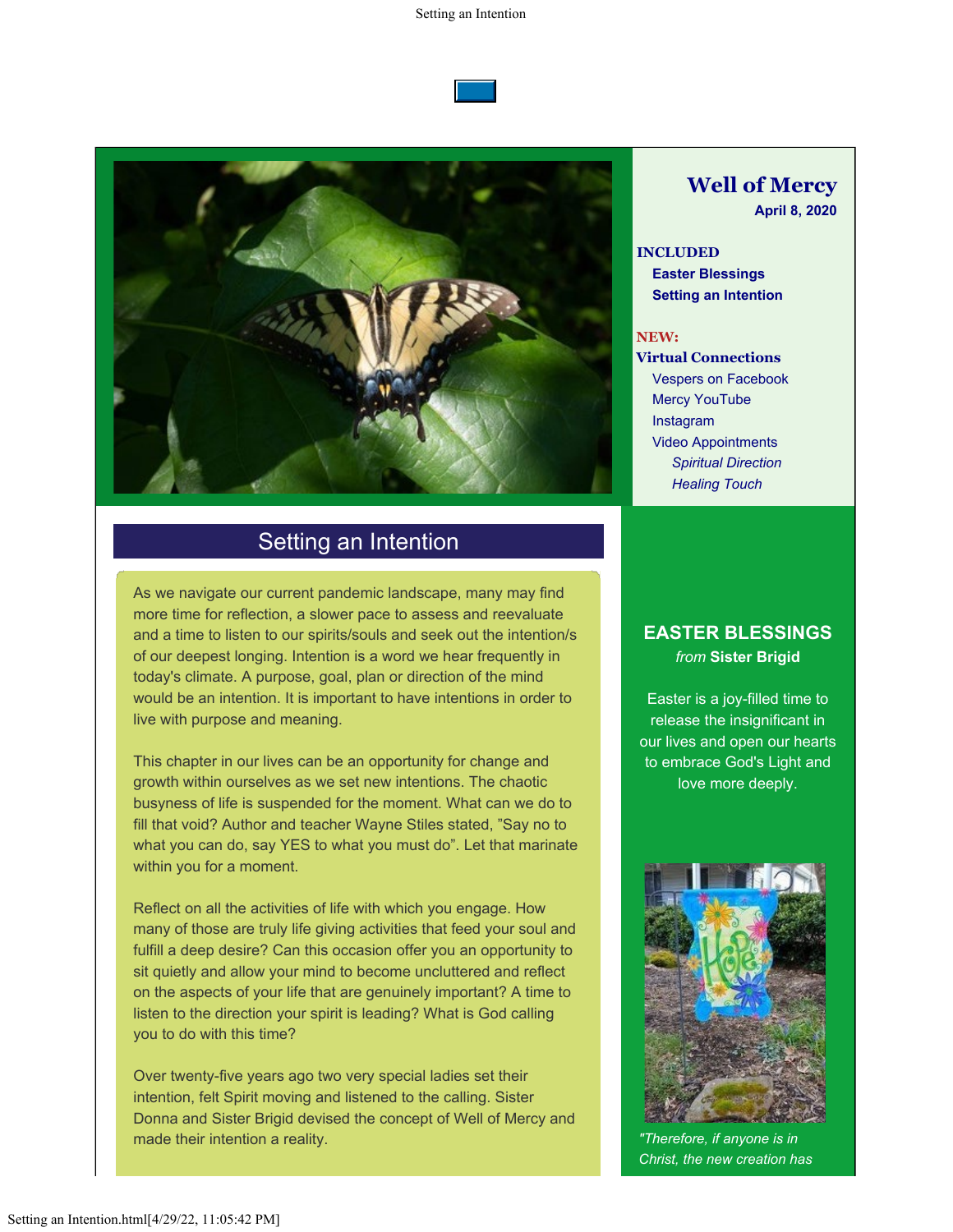Please enjoy the video ["Visit with Sister Donna"](https://cts.vresp.com/c/?WellofMercy/88a71311f1/1100c4dba2/4822570272/v=4ZhRjiy1JLY) which conveys the Sisters' intentions that birthed Well of Mercy.

Well Blessings, Brenda Wallace

## **Staying Connected** *with* **Virtual Vespers**

During the last few weeks, staff have been creating and sharing written reflections with each other. We've also been learning how to do video conference calls and a few other technology tricks, all with the intention of staying connected.

We've been so blessed by these uplifting vespers that we felt you might benefit as well by bringing these sacred thoughts to the entire Well Family. We are excited to share our Virtual Vespers every Wednesday afternoon on Facebook. Some of these will be Facebook Live videos and we hope you will join us to connect virtually until we once again see you in person.

We are branching out beyond Facebook and adding two more social media platforms to the Well of Mercy online family. You can find us on YouTube; with inspirational (and maybe a few comic relief) videos. There might even be a "Sister Sighting" tucked in among our messages. We also now have an Instagram account to broaden our reach, so check us out on all three platforms or enjoy the ones most comfortable to you. We would love for you to share these with anyone who needs a bit of hope in these challenging times.

Even though we can't currently serve the way we are accustomed, we are striving to find new ways to be light in the world.

*We are preparing to offer video call appointments for Spiritual Direction and Healing Touch during this temporary closure. If you are interested in either of these offerings, please contact the providers.* Spiritual Direction, Jane Motsinger; Jane@wellofmercy.org

Healing Touch, Connie Hoffner; Connie@wellofmercy.org

We look forward to staying connected...virtually.

**We deeply appreciate any and all support to the ministry, especially during this time of closure.**

**Well Blessings,** *Sandra O'Brien* **Executive Director**

**Well of Mercy**

*come: The old has gone, the new is here!"* 2 Corinthians 5:17

**Wednesday Afternoons** Virtual Vespers

**Join us On Facebook, YouTube & Instagram** *for* **Hope & Encouragement**

> **This Week A Visit with Sister Donna**



#### **Connect on**







**Follow on [Instagram](https://cts.vresp.com/c/?WellofMercy/88a71311f1/1100c4dba2/7b4ece1aa3)**